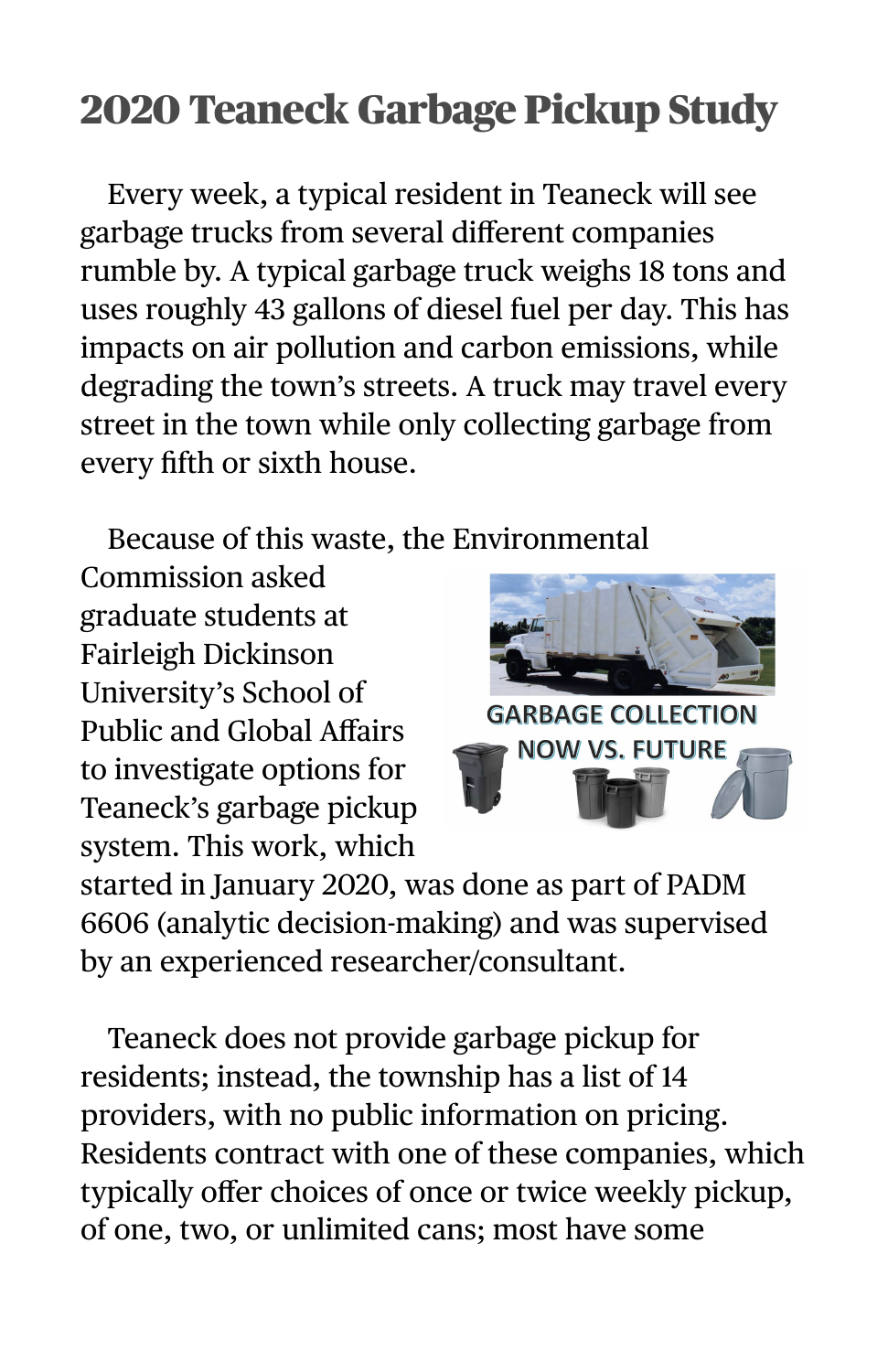provision for picking up "bulk" trash such as old dishwashers, carpets, or furniture.

The class chose to investigate three options for pickup in addition to Teaneck's current system: singlevendor (e.g. Roxbury), dual-vendor (e.g. Washington Township), and government-sourced (e.g. Hackensack).



Roxbury uses one vendor (Blue Diamond) which charges the town \$18 per household; in 2011, the town estimated it would save \$3.5 million over the course of a five-year contract with Blue Diamond. The contract appears to have worked out, since it has been renewed. There are limits on pickups; each house has twice-weekly pickup, with a limit of five containers or bags per collection. The cost is \$1.7 million to the town per year, for 8,391 households—\$212.60 per year, or around \$17.72 per month.

Washington gives residents a choice between Waste Management and Buldo, but in addition to requiring roughly twice as much fuel usage and truck travel over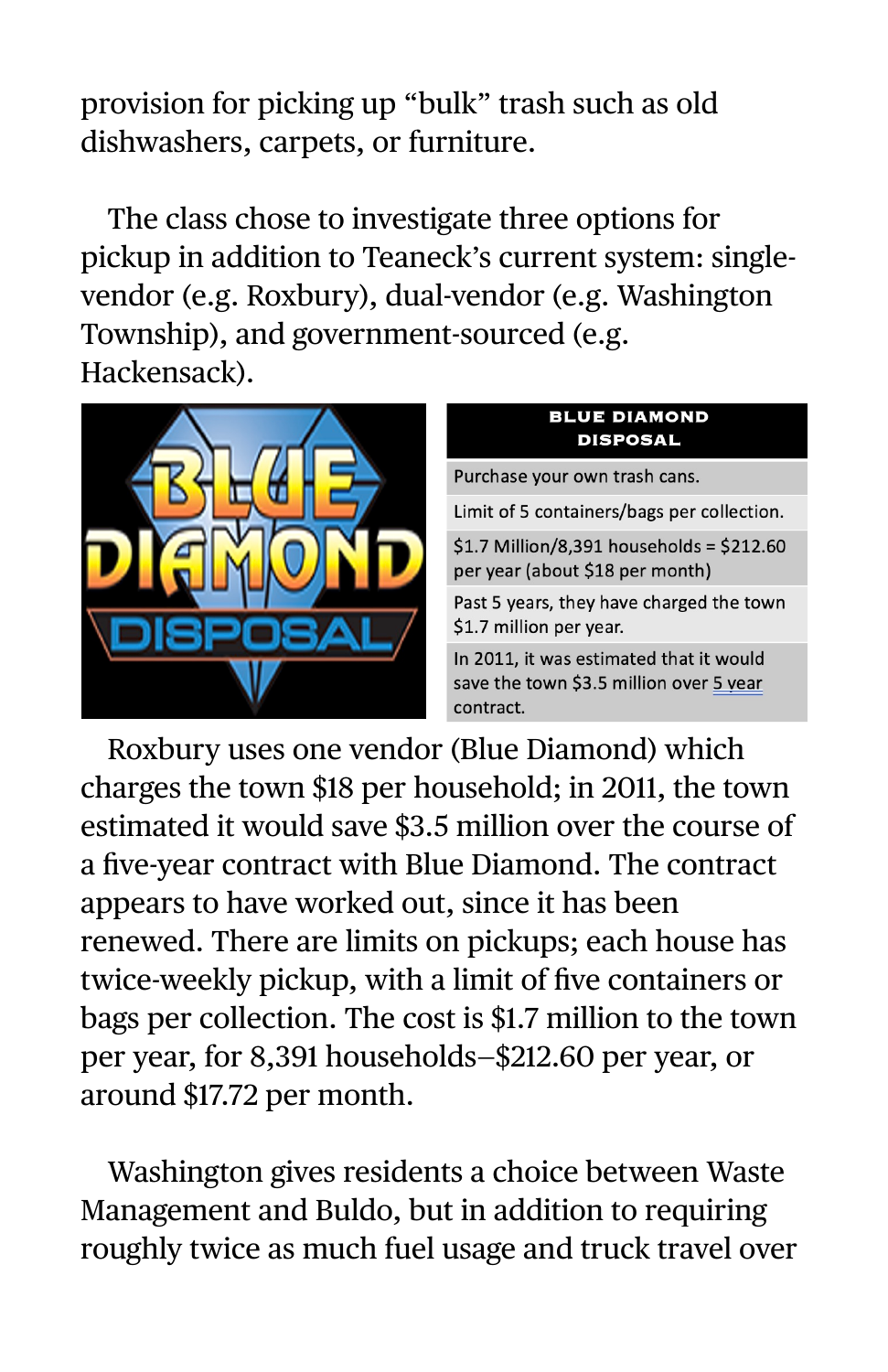the roads, this costs residents more. Waste Management will pick up two cans' worth of trash, twice per week (four cans/week), for \$26.65 per month. Buldo charges \$23/month, with a \$16.50/month + \$1/bag option for people who generate very little trash. Waste Management, incidentally, charges substantially more than this for the same service in Teaneck.



Finally, there is the option of creating a sanitation department. Based on Hackensack's practices, the cost of buying equipment to start the department would be \$2.7 million. This includes six trucks—five opreating ones and one "spare" to allow maintenance and repair time for the others. There would also be \$2.8 million per year in labor costs. The total would be around \$5.5 million (\$5,440,000), but the trucks would be newer and less polluting than typical garbage trucks currently plying Teaneck streets. The town could also pay extra for more efficient vehicles.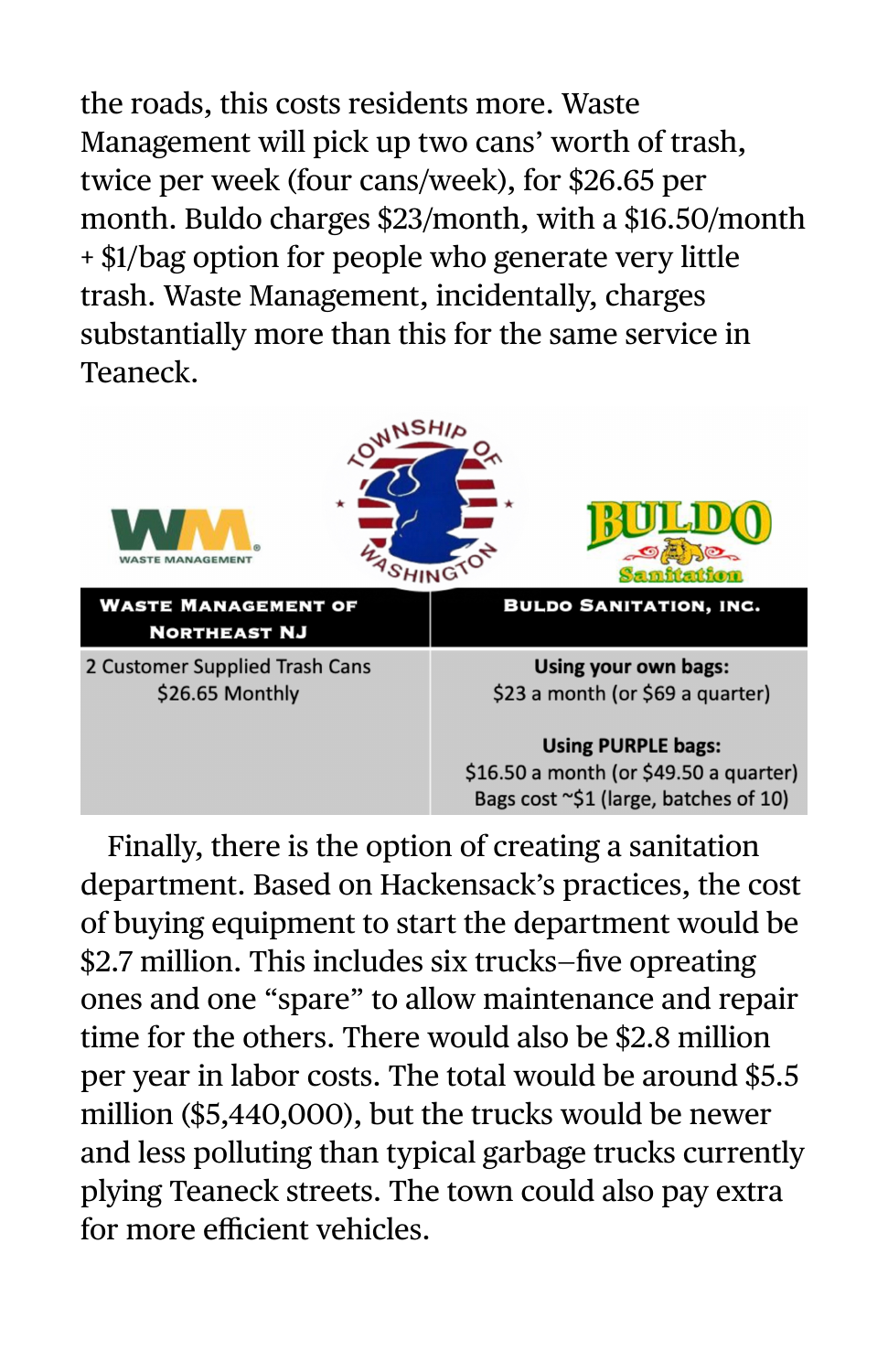Normally, the trucks would be purchased with a bond issue, but simply charging the cost to each household separately would result in a \$400 per household cost for the first year (around \$33 per month, which is around the median for a typical Teaneck household now). However, after the first year, the cost would be \$212.83 per person, or \$17.73 per month.

A single-vendor contract with a private company is likely the best option for Teaneck. There are practical issues faced in creating a new department, most notably the lack of space to store and work on six new garbage trucks, and opposition by some on Council and in the population to municipal pickup. Some have the attitude, proven wrong by other towns, that a municipal garbage program is always more expensive than private pickup because of pensions and perceived "laziness" of government employees. It does appear that a well negotiated contract with a private vendor provides nearly the same benefits as a municipal service.

The group also surveyed Teaneck residents. The group was unable to have the survey publicized in town mailings, "Tid-Bits," or the Teaneck Shuls mailing list, but did attempt to reach residents through several Facebook groups and advertisements in Google AdWords. In the end, 131 residents were surveyed. The survey form itself was designed to be produce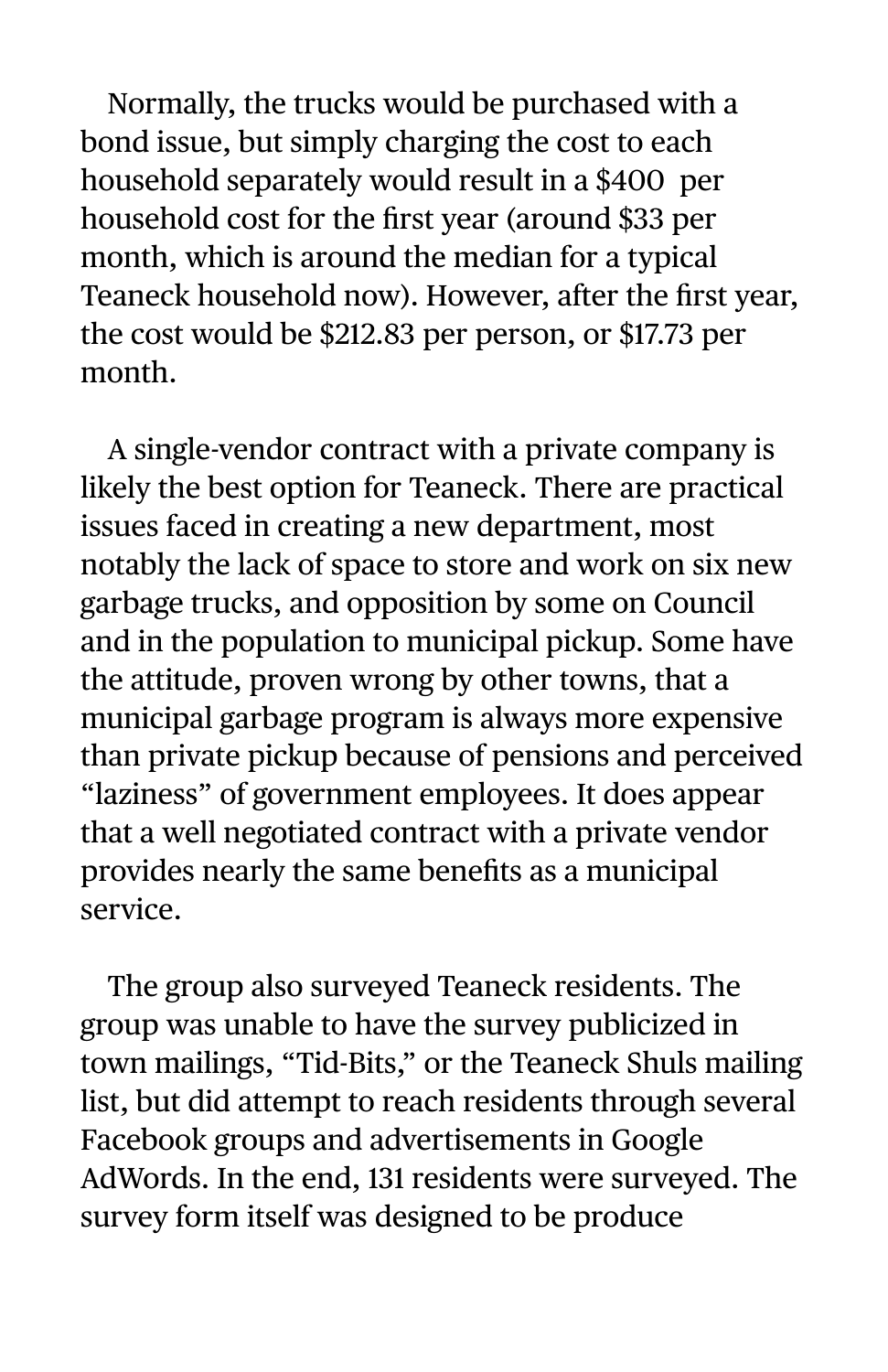unbiased information and did not mention the drawbacks of the current system.

One key part of the results was that residents currently pay an average of \$34/month (the median was \$32/month), considerably more than residents with less "free-for-all" systems. While some residents paid relatively little, others paid much more. The lowest cost paid by any resident was more than Blue Diamond charges Roxbury residents.

How many options for garbage collection contractors would you prefer? (Municipal pickup would come under "one option.")



Support for the idea of a single vendor included a preference for having bills included in taxes (70% of respondents wanted this, 12% did not, and 18% did not care), and a full 52% (more than half ) of residents wanting a single-option system. Only 21% would opt for the current system. 13% had no opinion, and 13% supported two or three options. Finally, 51% of people found the number of garbage trucks going through town bothered them or bothered them a little. 30% said there was unreasonable noise.